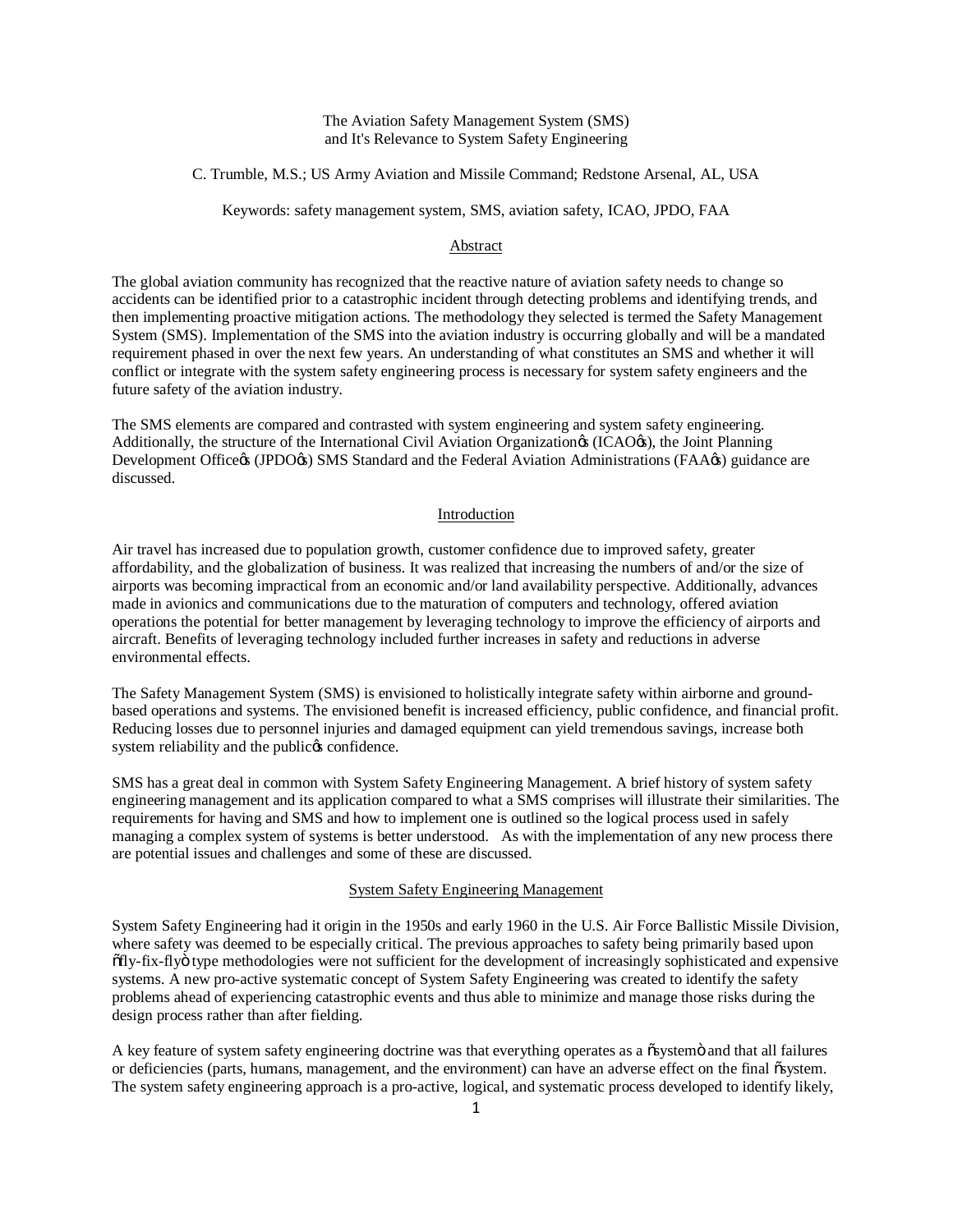potential hazards and failure conditions and then identify their probability at causing the catastrophic failures of the  $\alpha$  isystem  $\ddot{o}$ . Recognizing the value of the system safety engineering process the DoD published MIL-S-38130 in 1963. Bell helicopter first used system safety engineering using MIL-S-38130A during their development of a helicopter under contract for the United States Air Force (USAF) in 1966.

System Safety Engineering standard, MIL-STD-882 was published in July of 1969 and has remained in use with the military with continuing revisions up to present Revision E (May 2012). The system safety engineering philosophy has proven itself to the DoD to such an extent that the U.S. military services require system safety engineering be applied to the developmental efforts on military aircraft, missiles, and engines.

A quick look at the definitions for terminology such as; a system, system safety, system safety engineering and, system safety engineering management will be beneficial when comparing system safety engineering management approach to the SMS approach.

## Defined

From,  $\delta$ DoD - Standard Practice for System Safetyö MIL-STD 882E

- System. An integrated composite of people, products, and processes that provide a capability to satisfy a stated need or objective.
- System safety. The application of engineering and management principles, criteria, and techniques to achieve acceptable mishap risk, within the constraints of operational effectiveness and suitability, time, and cost, throughout all phases of the system life-cycle.
- System safety engineering. An engineering discipline that employs specialized professional knowledge and skills in applying scientific and engineering principles, criteria, and techniques to identify and eliminate hazards, in order to reduce the associated mishap risk.
- System safety management. All plans and actions taken to identify, assess, mitigate, and continuously track, control, and document environmental, safety, and health (ESH) mishap risks encountered in the development, test, acquisition, use, and disposal of DoD weapon systems, subsystems, equipment, and facilities.

## Defined

From,  $\delta$ FAA Oder 8000.369, System Safety Management Guidanceö (09/30/2008)

- System. An integrated set of constituent pieces combined in an operational or support environment to accomplish a defined objective. These pieces include people, equipment, information, procedures, facilities, services, and other support services, which interact.
- System engineering. A discipline that concentrates on the design and application of the whole (system) as distinct from the parts. It involves looking at a problem in its entirety, taking into account all the facets and all the variables, and relating the social to the technical aspect. The translation of operational requirements into design, development, and implementation concepts and requirements in the lifecycle of a system.
- System safety. The application of engineering and management principles, criteria, and techniques to optimize all aspects of safety within the constraints of operational effectiveness, time, and cost throughout all phases of the system lifecycle.
- System safety engineering. An engineering discipline requiring specialized professional knowledge and skills in applying scientific and engineering principles, criteria and techniques to identify and eliminate hazards, in order to reduce the associated risk.
- System safety management. A management discipline that defines system safety program requirements and ensures the planning, implementation, and accomplishment of system safety tasks and activities are consistent with the overall program requirement.

While the definitions used by the DoD and the FAA vary, they are essentially possess the same basic elements regarding system safety engineering management. The  $\tilde{o}$ systemö includes people, machines, technology, processes, costs, time, training, and the environment. All phases of the lifecycle need to be considered. Hazards must be identified and eliminated or controlled/mitigated to the lowest reasonable level.

# Requirement for SMS Implementation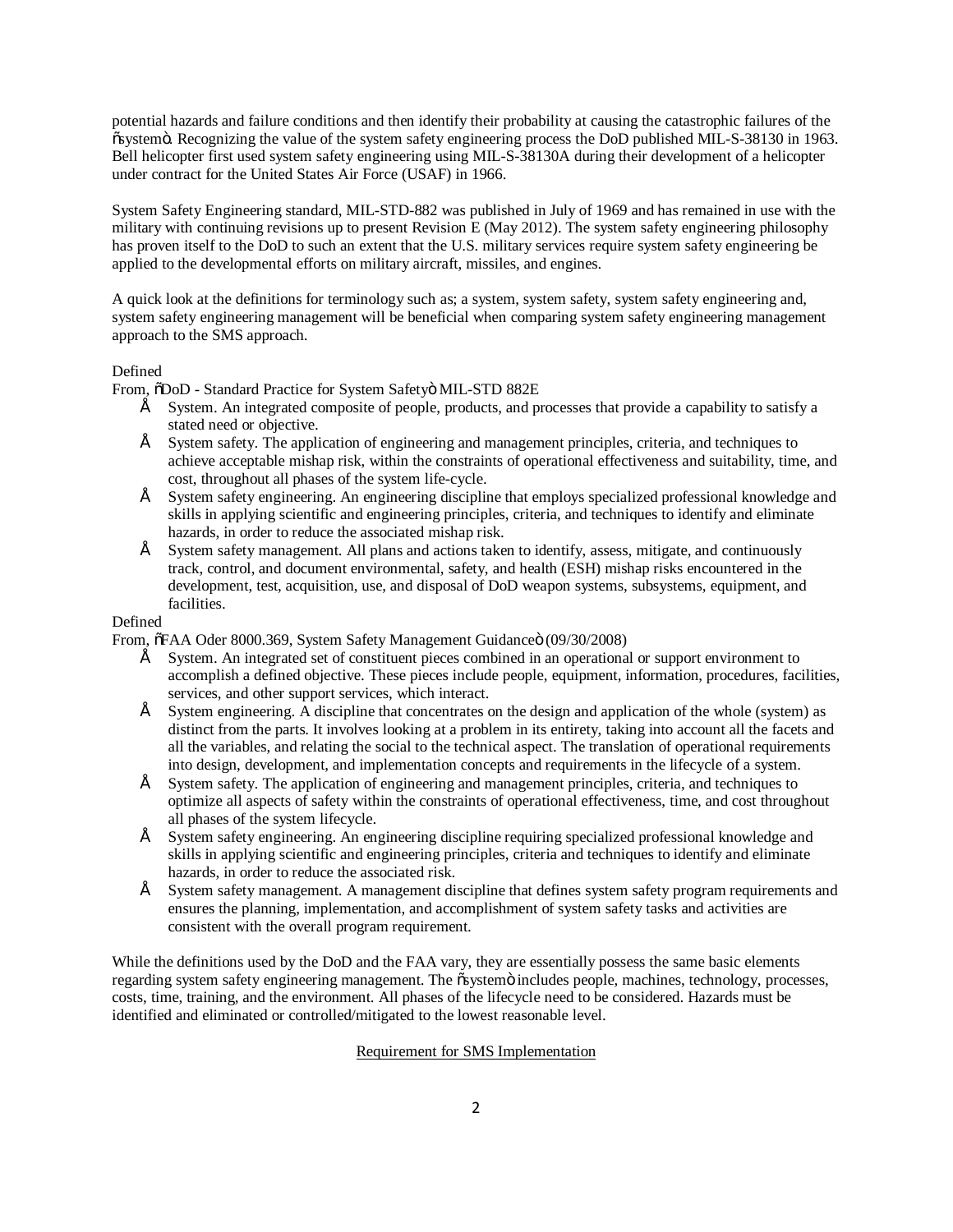The International Civil Aviation Organization (ICAO) is a United Nations affiliated organization that is dedicated to increasing the safety and security of international civil aviation. The organization addresses fundamental issues ranging from air navigation and capacity to emerging environmental concerns such as engine noise and emissions. As a member of ICAO, the U.S. has committed to comply with ICAO safety standards. In 2006, ICAO issued an SMS standard. Part 1 of ICAO $\alpha$  SMS standard deals with scheduled commercial transport and charter (nonscheduled commercial) operations, while Part 2 deals with private non-revenue aircraft. This standard applies to all operations of aircraft by operators authorized to conduct international commercial air transport (Annex 6, Part 1) and to private aircraft with a certified Maximum Takeoff Weight (MTOW) of 12,500 pounds (5,700 kg) and/or private aircraft with one or more turbo jet engines (Annex 6, Part 2, Chapter 3). ICAO mandates that member states require, as part of a state safety program, operators to establish an SMS for commercial operations. For general aviation (GA), an operator conducting international operations over 12,500 pounds (5,700 kg MTOW) is required to establish an SMS (Annex 6, Part 2).

The Federal Aviation Administration (FAA) is the United States organization responsible for the certification, production approval, and continued airworthiness of aircraft; and certification of pilots, mechanics, and others in safety-related positions. Some of the functions the FAA is responsible for include; certification of all operational and maintenance enterprises in domestic civil aviation, certification and safety oversight of approximately 7,300 U.S. commercial airlines and air operators, civil flight operations, and developing regulations.

The SMS doctrine is derived in part from the statutory authority in Title 49 of the United States Code (49 U.S.C.) and Title 14 of the Code of Federal Regulations (14 CFR). Title 49 U.S.C. Chapter 401 of subpart L part A, Section 40101(d), establishes safety considerations in the public interest and states that the Administrator shall consider the following matters, among others, as being in the public interest:

- (1) Assigning, maintaining, and enhancing safety and security as the highest priorities in air commerce.
- (2) Regulating air commerce in a way that best promotes safety and fulfills national defense requirements.
- (3) Encouraging and developing civil aeronautics, including new aviation technology.
- (4) Controlling the use of the navigable airspace and regulating civil and military operations in that airspace in the interest of the safety and efficiency of both of those operations.
- (5) Consolidating research and development for air navigation facilities and the installation and operation of those facilities.
- (6) Developing and operating a common system of air traffic control and navigation for military and civil aircraft.

The Joint Planning and Development Office (JPDO) was created by the Vision 100 Century of Aviation Reauthorization Act (Public Law 108-176) for the purpose of managing the work related to the development of the Next Generation Air Transportation System (NextGen), a vision of air transportation in 2025. Basic tenets described in the NextGen Integrated Plan include the following:

- (1) Ensuring the future air transportation system will remain the world's safest form of transportation requires a new safety approach.
- (2) Regulatory authorities must change their role from focusing on testing, inspecting, and certifying individual elements to focusing on approvals and audits of the safety management of aviation product/service providers.
- (3) Safety needs to be embedded in all products, policies, or technologies. A comprehensive safety management doctrine will create high-level standards and procedures for the safety programs of aviation product/service providers and those that provide the associated safety oversight.
- (4) Standards cannot be put in place without a data analysis capability to identify and resolve accident precursors

The Department of Defense (DoD), National Aeronautics and Space Administration (NASA), Department of Homeland Security (DHS), Department of Commerce (DOC), Department of Transportation (DOT) signed a memorandum of understanding (MOU) June 8th, 2008 for the Next Generation Air Transportation Joint Planning and Development. A primary component of the Next Generation of Air Transportation is the SMS. Government and commercial aviation industries are or will soon be required to implement a SMS in accordance with the requirements of the Joint Planning Development Office (JPDO) SMS Standard v1.4. A phased approach to implementation will be used so government and commercial aviation will be implementing at different stages.

- Memorandum of Understanding (MOU) signed 9 June 2008 by five (5) government agencies:
	- Department of Transportation (DOT)
	- Department of Defense (DoD)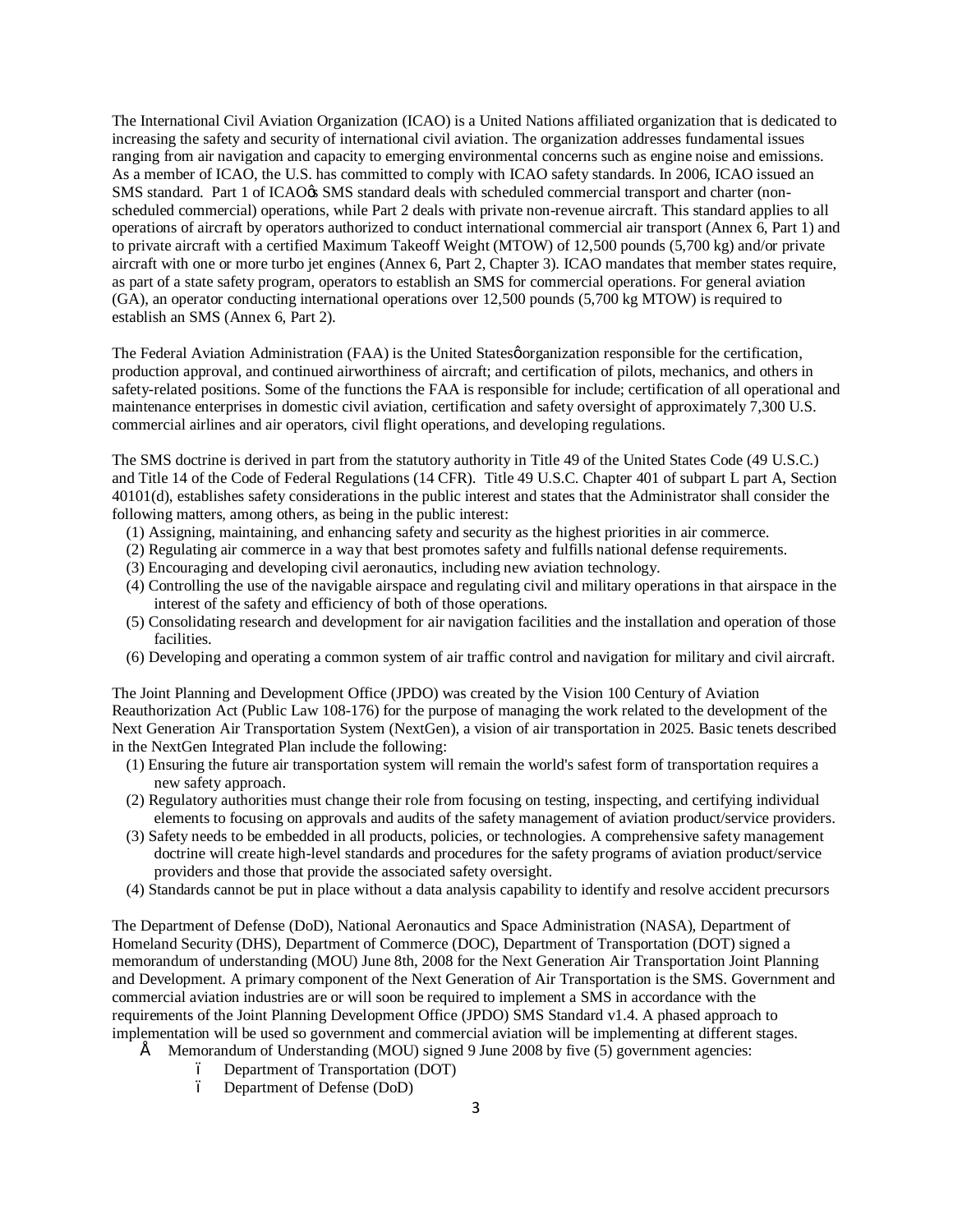- Department of Homeland Security (DHS)
- Department of Commerce (DOC)
- National Aeronautics and Space Administration (NASA)

The JPDO SMS Standard v1.4 was created by the JPDO $\alpha$  Safety Working Group (SWG) and published 2008. The JPDO SMS Standard v. 1.4 was developed for use exclusively by the government member agencies.

#### Safety Management System (SMS) Defined

ICAO defines an SMS as a, ``systematic approach to managing safety, including the necessary organizational structures, accountabilities, policies, and procedures.'' [International Civil Aviation Organization (ICAO), Safety Management Manual, at 1.4.2, ICAO Doc. 9859-AN/460 (1st ed. 2006)]. The FAA defines an SMS as,  $\delta$ An SMS is an integrated collection of processes, procedures, and programs that ensures a formalized and proactive approach to system safety through risk management. Risk analysis is required for all activities or process changes to identify safety impacts. The SMS is a closed-loop system ensuring corrective actions or process changes are documented and all problems or issues are tracked to resolutionö. [FAA Order 8000.369, System Safety Management Guidanceö (09/30/2008)]. The SMS is really just a methodology to logically manage safety of a system from a holistic standpoint akin to the system safety engineering management methodology developed since the 1960 $\alpha$ s.

# SMS and System Safety Attributes

The SMS and System Safety both recognize the need for management responsibility and authority for accomplishment of required activities. They require documented procedures to provide clear instructions for organization employees and members to follow. Along with the documented procedures, employees require training so they understand what is required and the proper technique(s) to follow.

The SMS utilizes a proactive approach to hazard identification, risk assessment and risk management. Controls are implemented to provide organizational and supervisory controls on the activities involved in processes to ensure they produce the desired results. Measurements are taken of both the processes and their outputs. An example would be to measure the time required to accomplish a task properly.

Interfaces are a critical aspect of system management; recognizing the important interrelationships between processes and activities within the company as well as with contractors, vendors, customers, and other organizations with which the company does business. Information control and auditing of processes and procedures are components of the requirements of a SMS.

(The Human Aspect of Organizations). "An organizationgs Safety Culture consists of its values, beliefs, legends, rituals, mission goals, performance measures, and sense of responsibility to its employees, customers, and the community. A positive safety culture is generated from the top management down through the organization. In the SMS, upper management is required to foster a climate within the organization that is accepting of criticism, comments and feedback from all levels of the organization regarding safety matters.

#### SMS Elements

The four pillars of what constitutes a SMS are; Policy, Safety Risk Management (SRM), Safety Assurance (SA), and Safety Promotion. The Policy pillar is based upon the need for all management systems to define the policies, procedures, and organizational structures they will use to accomplish their goals. The SRM pillar is the requirements for a formal system of hazard identification and is essential in controlling risk to acceptable levels. The SRM function of the SMS is based upon the system safety process model that is used in FAA Order VS 8000.367, Appendix B.

After SRM controls (mitigations) are identified and implemented, the organization must ensure controls continue to be effective due to the operational environment continually being in a state of change. The SA function accomplishes this, using system safety and quality management concepts and processes. Safety promotion is the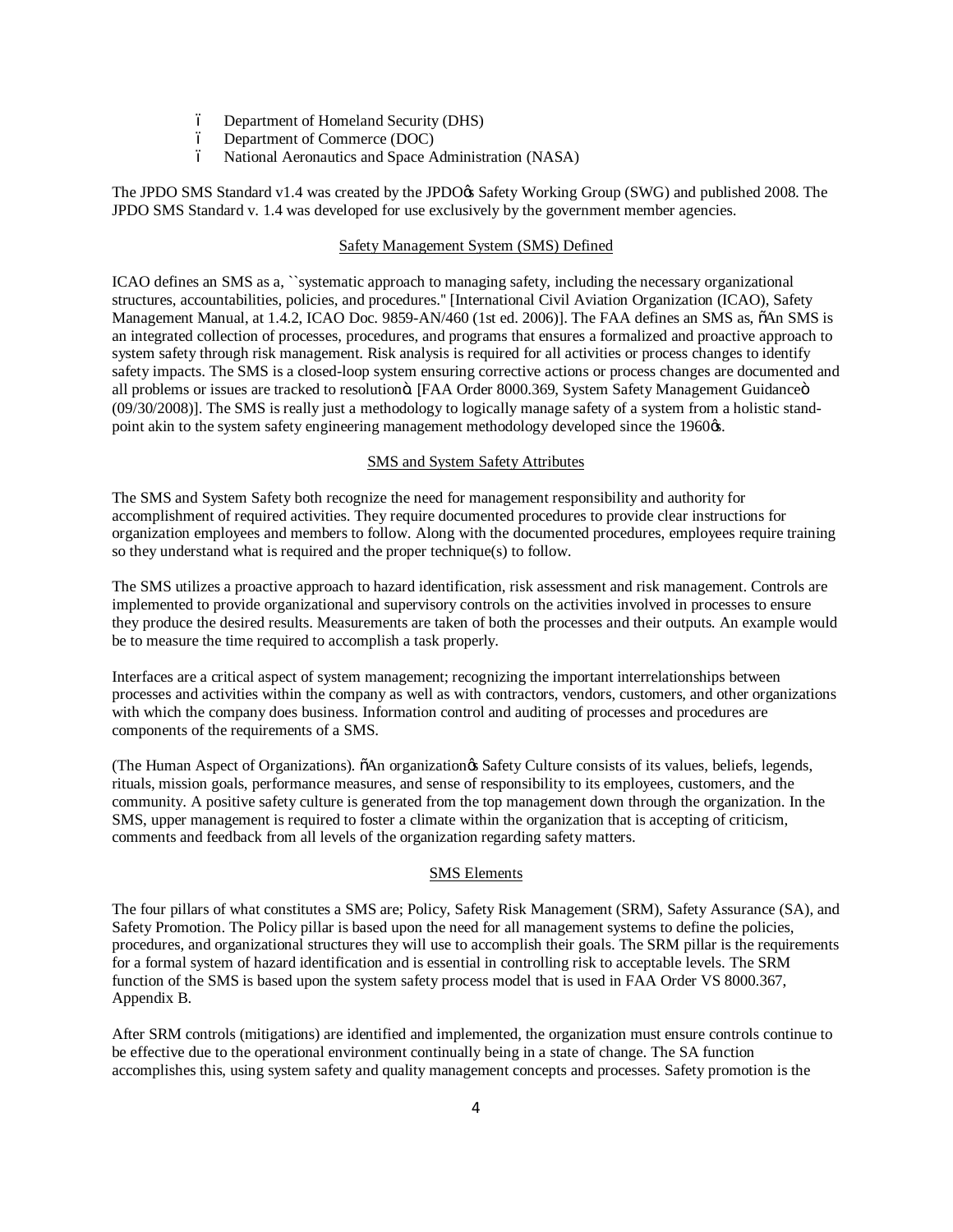fourth pillar and essential for the organization to implement to achieve a complete SMS. The promotion of safety is a core value which encourages and supports a strong and sound safety culture.

#### SMS Comparisons

The FAA, JPDO and ICAO use slightly different terminology to describe their SMS requirements. As depicted in the following tables they are similar but with enough difference to make it potentially confusing as to whether your organization has a SMS as required by all regulatory bodies. It should also be noted that the JPDO has an additional requirement (Pillar) referred to as, "Interoperability". The desire to have interoperability between government agencies would ease sharing of safety information between agencies.

# Table: SMS Comparisons

# *POLICY*

| FAA (AC-120-92A)                 | JPDO $(SMS v. 1.4)$              | <b>ICAO</b>                                     |
|----------------------------------|----------------------------------|-------------------------------------------------|
| 1.0 Safety Policy and objectives | 4.0 Policy                       | 1.0 Safety Policy and objectives                |
| 1.1 Safety Policy                | 4.1 General Requirements         | 1.1 Management commitment and<br>responsibility |
| 1.2 Management Commitment and    | 4.2 Safety Policy                | 1.2 Safety Accountabilities                     |
| <b>Safety Accountabilities</b>   |                                  |                                                 |
| 1.3 Key Safety Personnel         | 4.3 Quality System               | 1.3 Appointment of Key Safety                   |
|                                  |                                  | Personnel                                       |
| 1.4 Emergency Preparedness and   | 4.4 Safety Planning              | 1.4 Coordination of Emergency                   |
| Response                         |                                  | <b>Response Planning</b>                        |
| 1.5 SMS Documentation and        | 4.5 Organizational Structure and | 1.5 SMS Documentation                           |
| Records                          | Responsibilities                 |                                                 |
|                                  | 4.6 Compliance with Legal and    |                                                 |
|                                  | Other Requirements               |                                                 |
|                                  | 4.7 Operational Procedures and   |                                                 |
|                                  | Controls                         |                                                 |
|                                  | 4.8 Emergency Preparedness and   |                                                 |
|                                  | Response                         |                                                 |
|                                  | 4.9 Safety Documentation and     |                                                 |
|                                  | Records                          |                                                 |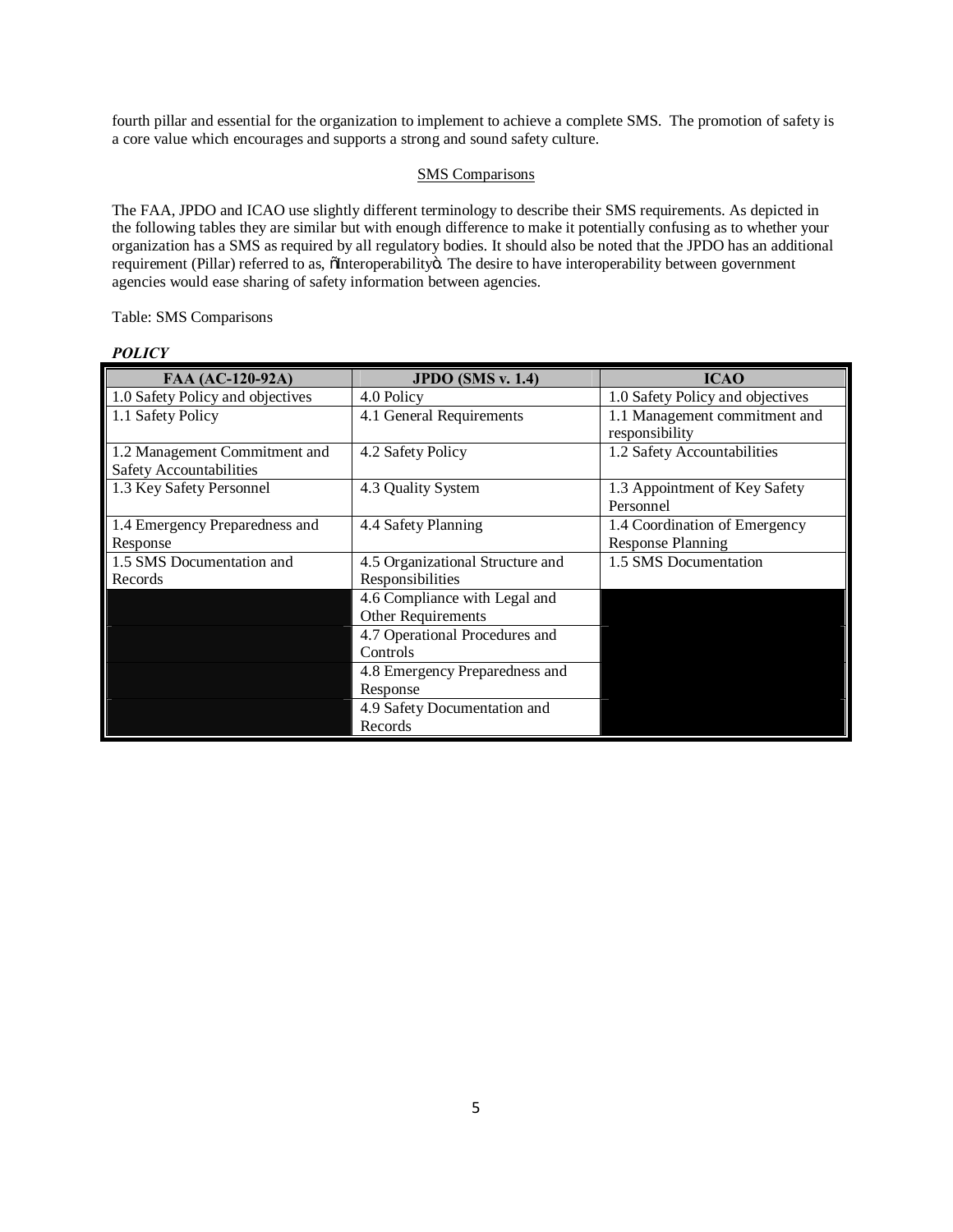*Safety Risk Management (SRM)*

| <b>JPDO</b> (SMS v. 1.4)         | FAA (AC-120-92A)                   | <b>ICAO</b>                    |
|----------------------------------|------------------------------------|--------------------------------|
| 5.0 Safety Risk Management       | 2.0 Safety Risk Management         | 2.0 Safety Risk Management     |
| 5.1 General Requirements         | 2.1 Hazard Identification and      | 2.1 Hazard Identification      |
|                                  | Analysis                           |                                |
| 5.2 Describe System              | 2.1.1 System Description and Task  | 2.2 Safety Risk Assessment and |
|                                  | Analysis                           | Mitigation                     |
| 5.3 Identify Hazards             | 2.1.2 Identify Hazards             |                                |
|                                  |                                    |                                |
| 5.4 Analyze Safety Risk          | 2.2 Risk Assessment and Control    |                                |
|                                  |                                    |                                |
| 5.5 Assess Safety Risk           | 2.2.1 Analyze Safety Risk          |                                |
|                                  |                                    |                                |
| 5.6 Control/Mitigate Safety Risk | 2.2.2 Assess Safety Risk           |                                |
|                                  |                                    |                                |
|                                  | 2.2.3 Control/Mitigate Safety Risk |                                |
|                                  |                                    |                                |

# *Safety Assurance (SA)*

| <b>JPDO</b> (SMS v. 1.4)         | FAA (AC-120-92A)                    | <b>ICAO</b>                       |
|----------------------------------|-------------------------------------|-----------------------------------|
| 6.0 Safety Assurance             | 3.0 Safety Assurance                | 3.0 Safety Assurance              |
| 6.1 General Requirements         | 3.1 Safety Performance Monitoring   | 3.1 Safety Performance Monitoring |
|                                  | and Measurement                     | and Measurement                   |
| 6.2 Information Acquisition      | 3.1.1 Continuous Monitoring         | 3.2 The Management of Change      |
| 6.3 Analysis of Data/Information | 3.1.2Internal Audits by Operational | 3.3 Continuous Improvement of the |
|                                  | Departments                         | <b>SMS</b>                        |
| 6.4 System Assessment            | 3.1.3 Internal Evaluation           |                                   |
|                                  |                                     |                                   |
| 6.5 Corrective Action            | 3.1.4 External Auditing of the SMS  |                                   |
|                                  |                                     |                                   |
| 6.6 Management reviews           | 3.1.5 Investigation                 |                                   |
|                                  |                                     |                                   |
|                                  | 3.1.6 Employee Reporting and        |                                   |
|                                  | Feedback System                     |                                   |
|                                  | 3.1.7 Analysis of Data              |                                   |
|                                  |                                     |                                   |
|                                  | 3.1.8 System Assessment             |                                   |
|                                  |                                     |                                   |
|                                  | 3.2 Management of Change            |                                   |
|                                  |                                     |                                   |
|                                  | 3.3 Continuous Improvement          |                                   |
|                                  |                                     |                                   |
|                                  | 3.3.1 Preventive/Corrective Action  |                                   |
|                                  |                                     |                                   |
|                                  | 3.3.2 Management Review             |                                   |
|                                  |                                     |                                   |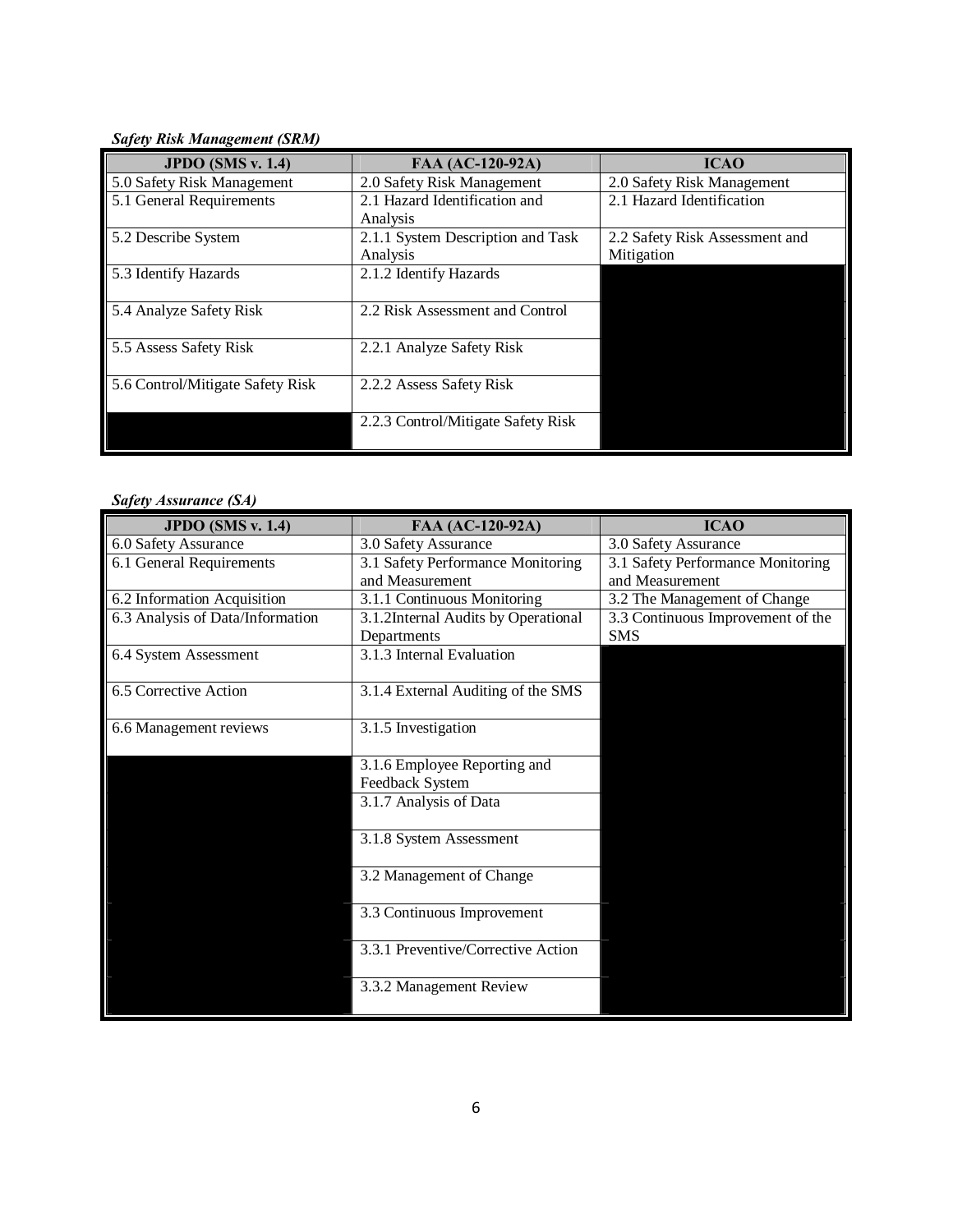#### *Safety Promotion*

| JPDO $(SMS v. 1.4)$             | FAA (AC-120-92A)                | <b>ICAO</b>                |
|---------------------------------|---------------------------------|----------------------------|
| 7.0 Safety Promotion            | 4.0 Safety Promotion            | 4.0 Safety Promotion       |
| 7.1 Safety Culture              | 4.1 Competencies and Training   | 4.1 Training and Education |
| 7.2 Communication and Awareness | 4.1.1 Personnel Expectations    | 4.2 Safety Communication   |
|                                 | (Competence)                    |                            |
| 7.3 Personnel Competency        | 4.1.2 Training                  |                            |
|                                 |                                 |                            |
| 7.4 Safety Knowledge Management | 4.2 Communication and Awareness |                            |
|                                 |                                 |                            |

Note: The JPDO SMS Standard v. 1.4 has an additional -Pillargentitled,  $\delta$ Interoperability $\ddot{o}$ 

#### SMS Implementation Steps

Five steps or phases have been recommended by the ICAO and the FAA to use in implementing SMS into your organization.

#### First step:

The first step involves activities such as gathering information, evaluating your organization is goals and objectives, and determining the viability of committing resources to an SMS implementation effort.

#### Second step:

The second step requires top management to commit to providing the resources necessary for full implementation of SMS throughout the organization:

Conduct a Gap Analysis - An initial step in developing an SMS is to analyze and assess existing programs, systems, processes, and activities with respect to the SMS functional expectations found in the SMS Framework.  $\tilde{o}G$ aps $\tilde{o}$  are those elements required by the SMS Framework that are not already being performed by the service provider. Create an implementation plan. The implementation plan is simply a  $\tilde{\sigma}$  road map describing how the service provider intends to close the existing gaps by meeting the objectives and expectations in the SMS Framework.

## Third step:

Develop and implement a basic safety risk management (SRM) process and plan, organize and prepare the organization for further SMS development.

Information acquisition, processing, and analysis functions are implemented and a tracking system for risk control and corrective actions are established.

Known deficiencies in safety management practices and operational processes are corrected

An awareness of hazards develops and the appropriate systematic application of preventative or corrective action(s) occurs. This allows for reaction to unwanted events and problems as they occur and to develop appropriate remedial action(s)

## Fourth step:

Safety risk management (SRM) is applied to initial design of systems, processes, organizations, and products, development of operational procedures, and planned changes to operational processes.

The activities involved in the SRM process involve careful analysis of systems and tasks involved; identification of potential hazards in these functions, and development of risk controls.

The risk management process developed now is used to analyze, document, and track these activities.

The processes are used to look ahead however, these proactive processes have been implemented but their performance has not yet been proven

## Fifth step:

This is the final step in SMS implementation.

Processes are in place and the performance and effectiveness have been verified.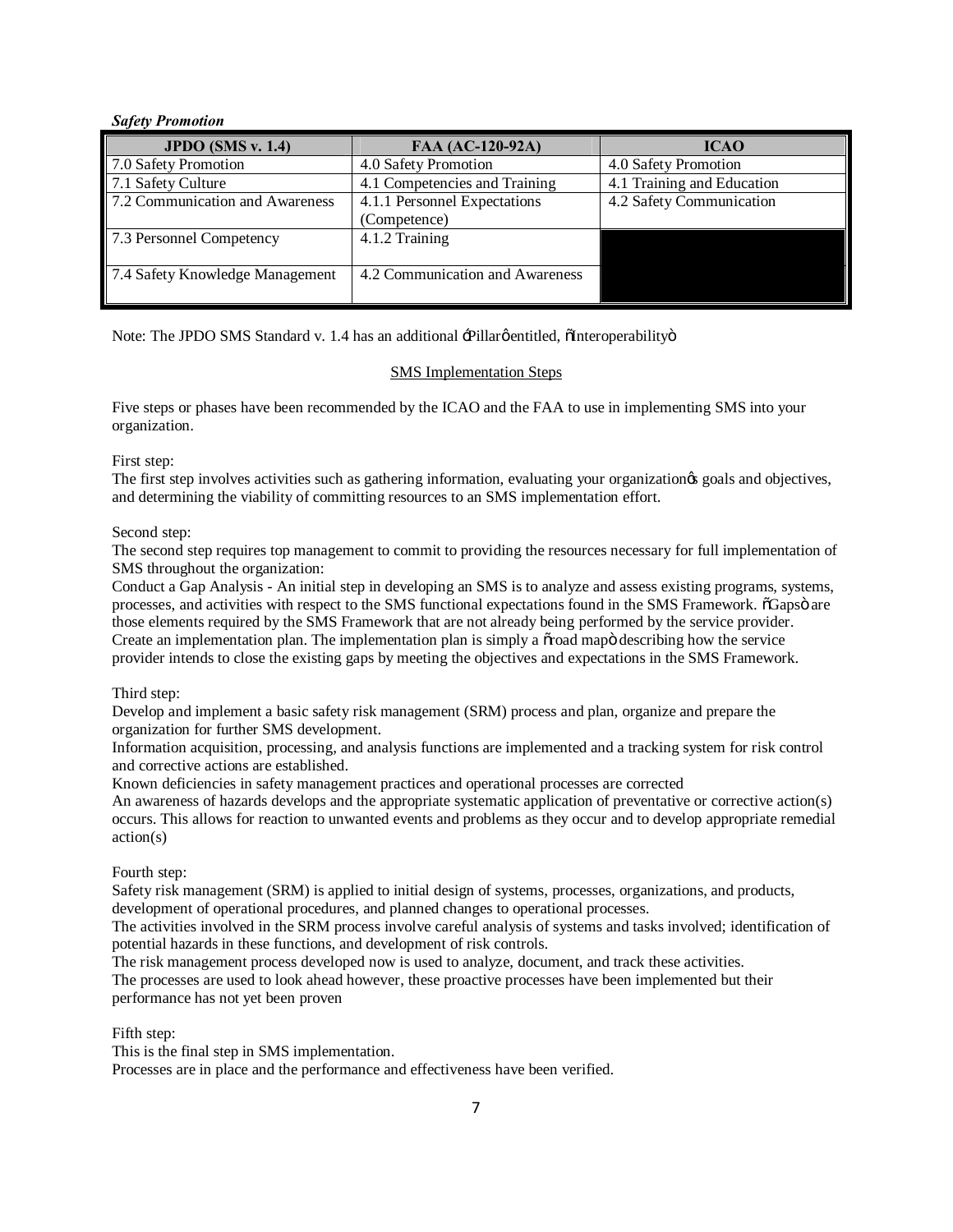The complete safety assurance (SA) process, including continuous monitoring and the remaining features of the other SRM and SA processes are functioning.

A major objective of a successful SMS is to attain and maintain this continuous improvement status for the life of the organization. This has been exactly the objective of system safety engineering management process

#### SMS Implementation

"By 2025 safety design assurance will have been built into all operations under the Next Generation of Air Transportation System (NextGen)ö.

For approximately a decade, many of the System Safety concepts have been or are being integrated into the civil aviation world, under the phrase,  $\tilde{\alpha}$ Safety Management System (SMS) $\ddot{o}$ .

Transport Canada Agency and the FAA have been extensively involved in risk management systems, as have the North American civil aircraft manufacturers.

New aircraft certifications are now requiring Function Hazard Assessments (FHAs) and System Safety Assessments (SSAs), which are part of SMS for initial certification.

SMS also has a place in Continuing Airworthiness of existing aircraft to stay within the certificated configuration. The closed loop process used by most Type Certificate (TC) Holders includes hazard or quality deficiency identification, problem analysis, and notification processes, problem correction, and implementing the corrective action(s).

This is a continuous process that TC Holders have been using to improve their fleets and meet several Federal Aviation Regulations (FARs).

# Potential Issues/Challenges

*Common taxonomy* (e.g., SRM is used with FAA SMS. US Army uses CRM, US Air Force uses ORM). Transitioning from accepted terminology can be a challenge. If organizations have effective change management plans and use them, the challenges changing to new verbiage should be minimized. Cost of changes documentation is another challenge when transitioning to a common taxonomy. Even in our  $\tilde{\sigma}$  paperless is systems editing and obtaining approvals of modified documents bears a financial and time expense.

*Analysis of systems and tasks involved*. Some systems and tasks are not equal between entities, such as when specifically does flight time start and end. Some agencies say the flight hour clock starts when the aircraft pushes away from the gate and stops upon touchdown. Others consider the flight time starting when the aircrew enters the flight deck and starts their pre-flight checks. With large fleets and high volume of use this could result in significant differences when conducting trend analysis or trying to benchmark systems.

*Identification of potential hazards*. How the hazards are identified and what format they are recorded and to what level are not clearly specified. For example, stating  $\pm$ firegas a hazard does not clearly identify the hazard.  $\pm$ fireg could be a risk however the risk could be either; having a firetion or having fired. A better way to identify a hazard is through stating the source, mechanism and outcome. A spark from improperly bonded fuel handling equipment occurs during the fueling process resulting in a fire. This provides a clearer picture of the hazard and provides a better opportunity to identify the appropriate mitigation and/or ameliorator(s) to control the hazard and reduce the risk. If the hazard was,  $\tilde{o}Following$  a crash landing, aircrew cangt start a signal fire to summon rescueö, the mitigation for this fire o hazard is much different than the fueling fire o hazard. Specifying that all hazard statements will be written in the format of stating the source, mechanism and outcome would help standardize the identification of potential hazards and better enable identifying mitigations and/or ameliorators.

*Is hazard identification terminology specific enough?* For example, the term  $\pm$ ODø (foreign object debris) is often used in the aviation industry however, it is has multiple meanings.  $\pm$ ODøcan mean the ground rocks that are on a runway or taxiway, or maintenance debris inadvertently left behind following maintenance operations, or lost tools remaining in aircraft following maintenance activities, or all of the above. Additionally,  $\pm$ ODø (foreign object damage) can refer to the damage caused by rocks on the runway being thrown up and striking the aircraft or being ingested in engine intakes. Damage can also result from the tool that was inadvertently left behind in an aircraft compartment and then during flight striking rotating drive shaft components for example. Perhaps  $\pm$ ODe $\phi$  and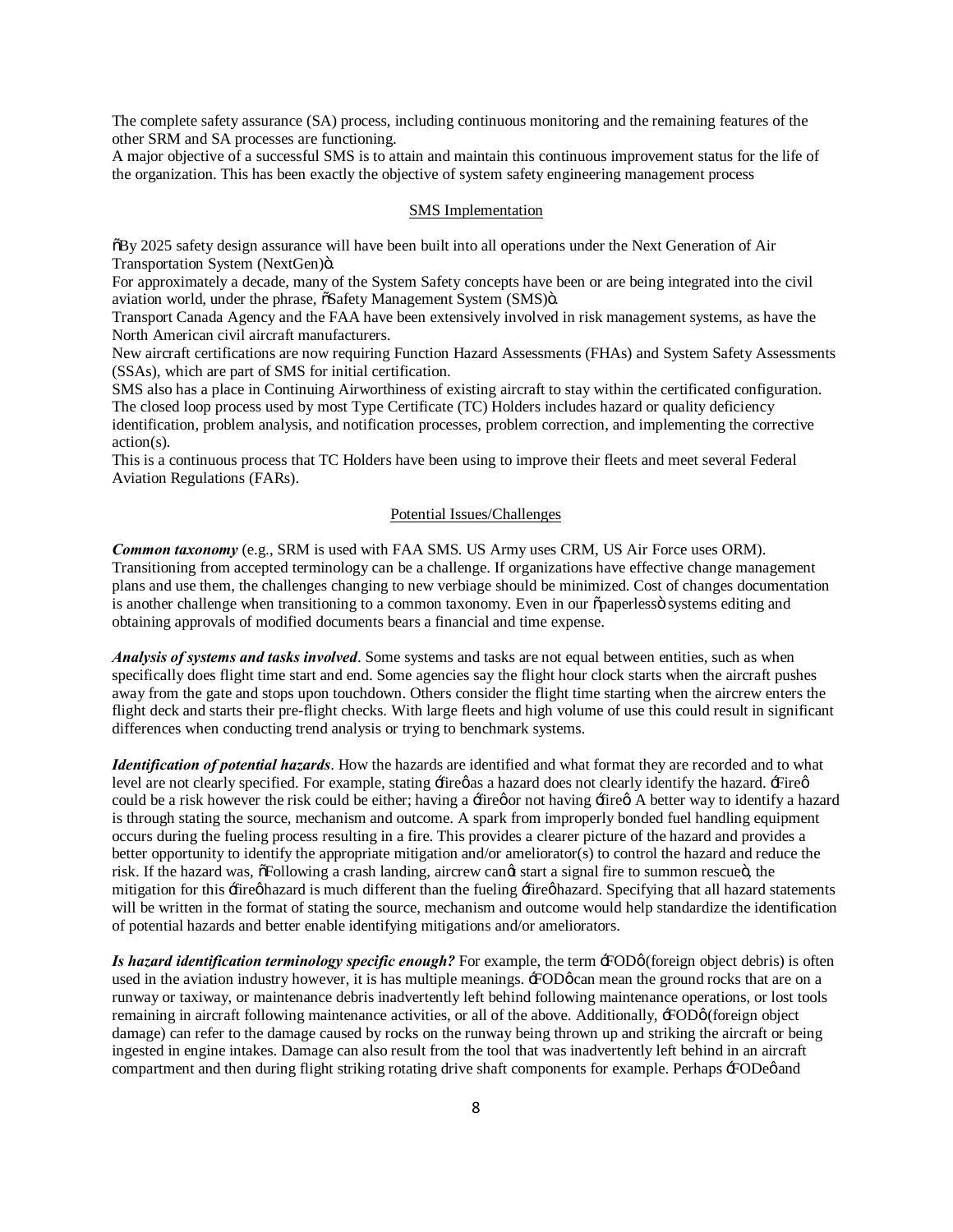FODag acronyms for -Debrisg and -Damageg should be considered to better identify which type of -FODg we are concerned. This would reduce the likelihood for miscommunication or misunderstanding a potential hazard.

*FAA has no formal mechanism/department for certification of SMS*. Relying on self certification which may not be accepted globally could result in the need for multiple certification audits by multiple  $\tilde{c}$  accepted agencies depending upon where aviation operations were planned. Some organizations offer certification (IS-BAO, EASA) but their inspection criteria is not always directly tied to ICAO, JPDO, or FAA requirements and have additional inspection criteria which are often -good business practice concepts but may delay certification efforts and/or increase cost of attaining certification.

# *Multiple SMS regulations could lead to potential conflicting requirements*. A variety of SMS

formats/requirements documents (FAA, ICAO, JPDO, DOT, etc.) are materializing which could lead to conflicts between standards and confusion or the need for developing multiple SMSs to be permitted to operate in multiple areas. Also, there is a need to review and align DoD regulations, federal safety standards such as Occupational Safety and Health Administration (OSHA) and Environmental Protection Act (EPA), etc. with SMS requirements/taxonomy. Regulations are updated sporadically and there will be a need to ensure the SMS requirements remain current and in concert with global health & safety and environmental regulations.

*Risk assessment matrixes are not standardized*. There is the potential for Risk to be calculated at the same rate by two different airlines using the same equipment/engines for example, yet depending upon the matrix each decides to use, one could identify a hazard as,  $\frac{1}{2}$  owgrisk using the matrix they have selected for use and the other identify the hazard as  $\pm$ highørisk due to using a different matrix. This can make benchmarking and interoperability a challenge. A standardized risk matrix should be agreed upon globally for use in risk assessment.

# Conclusions and recommendations

Safety Management System (SMS) is essentially System Safety Engineering Management. Implementation of SMS for most large aviation corporations and contractors working on U.S. military programs should not be too difficult as they already have most if not all the elements. They may just have to organize and/or name them differently.

The implementation of a SMS is inevitable and government and commercial aviation would be wise to initiate implementation not only because it will become a regulatory compliance issue, but for its real potential to, reduce downtime, increase customer confidence and satisfaction, and increase profits.

The SMS concept is organized in a specific framework order and offers specific guidance regarding a  $\ddot{\text{o}}$ phased in $\ddot{\text{o}}$ approach. This has the benefit of allowing for a tailored approach to an organization in unique requirements. Additionally, a SMS offers a global framework for system safety (consistency).

One requirement of the JPDO SMS standard is interoperability. The international Federal government agencies and civil aviation organizations need to adopt a consistent global taxonomy to reduce opportunities for confusion and non-compliance that may result in, or contribute to, catastrophic incidents. Additionally, they need to work cooperatively with associated safety standards such as OSHA, EPA, etc. in an effort to agree on terminology as well as ensuring requirements are not contradictory.

Regular review of the SMS by a multi-agency and multi-standards development group needs to be mandated and performed annually or bi-annually to ensure the standard remains current and sections have not been made confusing or contradicted by other associated standards.

If changes are made, a grandfathering clause needs to be considered as to its viability as well as consideration given to a phase in grace period. The financial viability of aviation associated operations/companies must be a consideration in safety decisions.